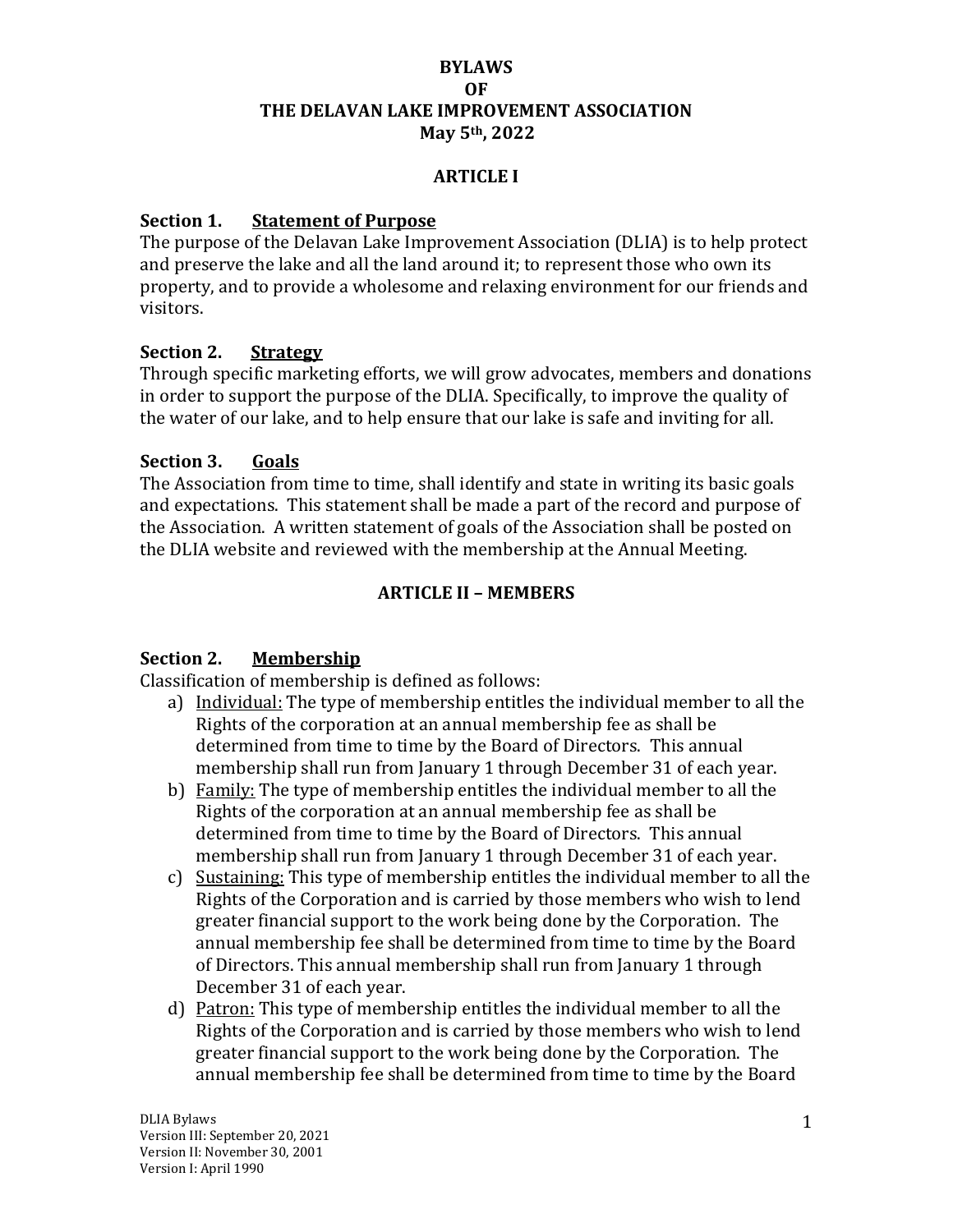#### **OF**

# **THE DELAVAN LAKE IMPROVEMENT ASSOCIATION**

### **May 5th, 2022**

of Directors. This annual membership shall run from January 1 through December 31 of each year.

e) Ex-officio Members: Ex-officio membership may be granted by the Board of Directors at its discretion to individuals, organizations or associations having an interest in the improvement and betterment of Delavan Lake.

# **ARTICLE III – BOARD OF DIRECTORS**

# **Section 1. Number of Directors**

The Board of Directors shall be comprised of a maximum of eleven (11) members of the Corporation (the actual number of Directors to be determined by the availability of those qualified and desirous of serving) who shall be nominated by the Nominating Committee and selected at the annual meeting of the members of the Corporation. Directors shall be elected for a term of three (3) years. In addition, replacements for the deceased or resigned directors shall also be elected each year to complete the vacated terms. The Nominating Committee generally shall renominate directors for additional terms only in cases in which directors have exhibited special interest by regular attendance at meetings.

# **Section 2. Meetings of the Board of Directors**

- a) Meetings of the Board of Directors shall be called at the request of the President, Vice President, or any four (4) Directors upon ten (10) days written notice to the summer and winter addresses of the Directors or emailed four (4) days prior to the meeting date.
- b) All meeting shall follow Roberts Rules of Order
- c) Meeting may be held by virtual reality if circumstances require such meetings.

# **Section 3. Quorum**

Attendance by a majority of the Board of Directors shall constitute a quorum for the transaction of business by that body. A smaller number may adjourn the meeting to some other day.

# **Section 4. Vacancies**

Vacancies on the Board of Directors may be filled by the majority vote of said Board, such appointment to terminate at the next annual meeting of the Corporation.

# **Section 5. Compensation**

The Board of Directors shall receive no compensation for services to the Corporation, except as deemed necessary for officers of the Corporation.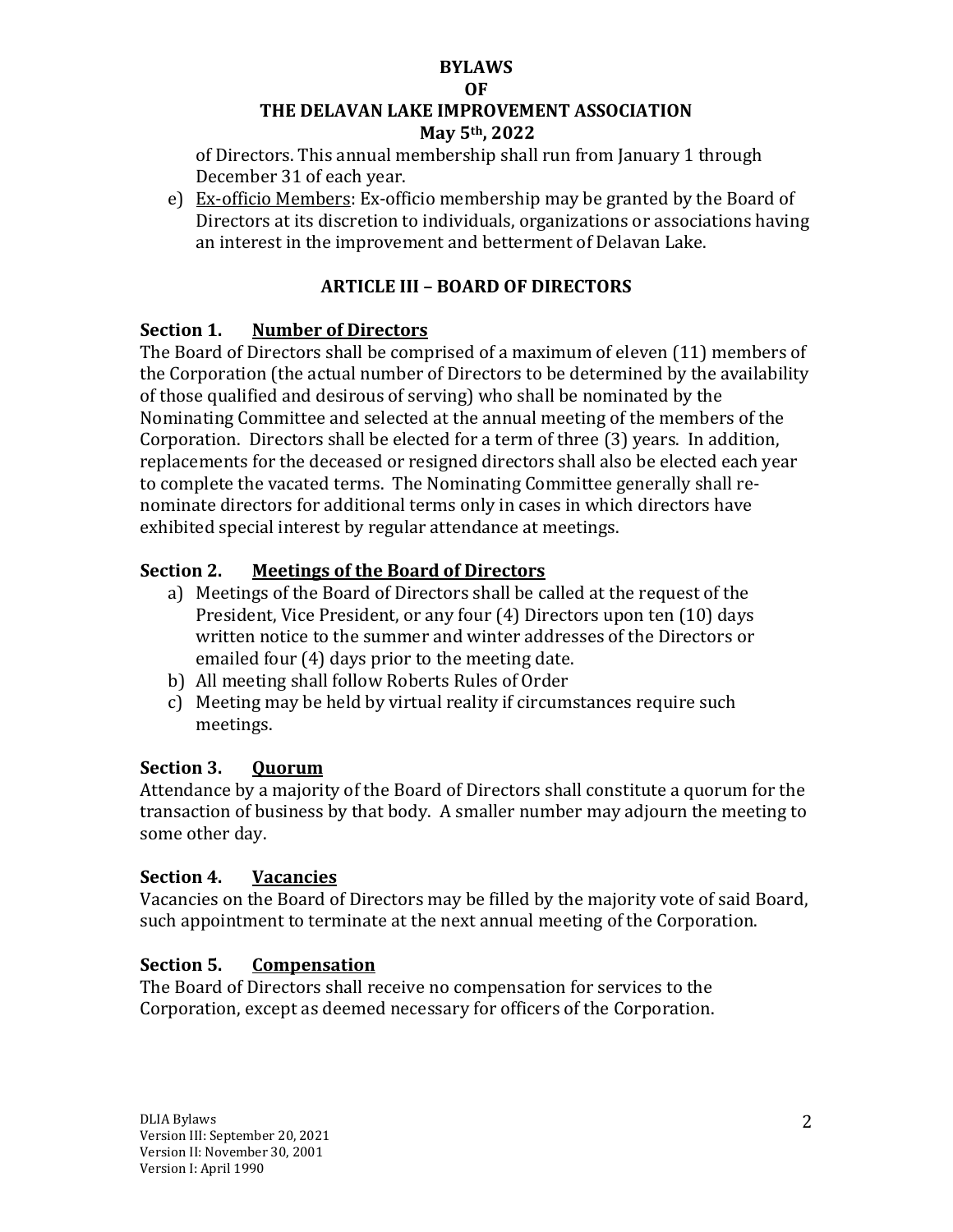### **BYLAWS OF THE DELAVAN LAKE IMPROVEMENT ASSOCIATION May 5th, 2022**

### **ARTICLE IV – OFFICERS**

### **Section 1. Number**

The general officers of the Corporation shall be a President, Vice President, Treasurer, and Executive Secretary, each of whom shall be elected annually by the Board of Directors from the members of the Board of Directors. The Board may fix the proper compensation, if necessary, of such officers.

### **Section 2. Election and Term of Office**

The officers of the Corporation shall be elected annually by the Board of Directors within eight weeks after the annual meeting of the members of this Corporation. Each officer shall hold office until his/her successor shall have been duly elected and qualified, or until his/her death or resignation.

### **Section 3. President**

The principal duties of the President shall be to preside at all meetings of the Board of Directors and the Corporation, and to have general supervision of the affairs of the Corporation.

### **Section 4. Vice President**

The principal duties of the Vice President shall be to discharge the duties of the President in the event of the absence or disability, for any cause whatever, of the President.

# **Section 5. Executive Secretary**

The principal duties of the Executive Secretary shall be to countersign with the President, all deeds, leases and conveyances executed on behalf of the Corporation, , and to keep a record of the proceedings of the Board of Directors, together with regularly convened meetings of the Executive Committee, and to safely and systematically keep all books, papers, records, and documents belonging to the Corporation or in an way pertaining to business thereof, except such records as the Treasurer is required to keep. In addition, the Executive Secretary shall perform generally all matters pertaining to the office as shall be required by the Board of Directors. The Executive Secretary may receive compensation as the Board of Directors may deem proper.

### **Section 6. Treasurer**

The Treasurer shall have charge and custody of and be responsible for all funds and securities of the Corporation, receipt and give receipts for monies due and payable to the Corporation from any source whatsoever, and deposit all such monies in the name of the Corporation in such banks, trust companies, or other depositories as shall be selected by the Board of Directors, and in general, perform all of the duties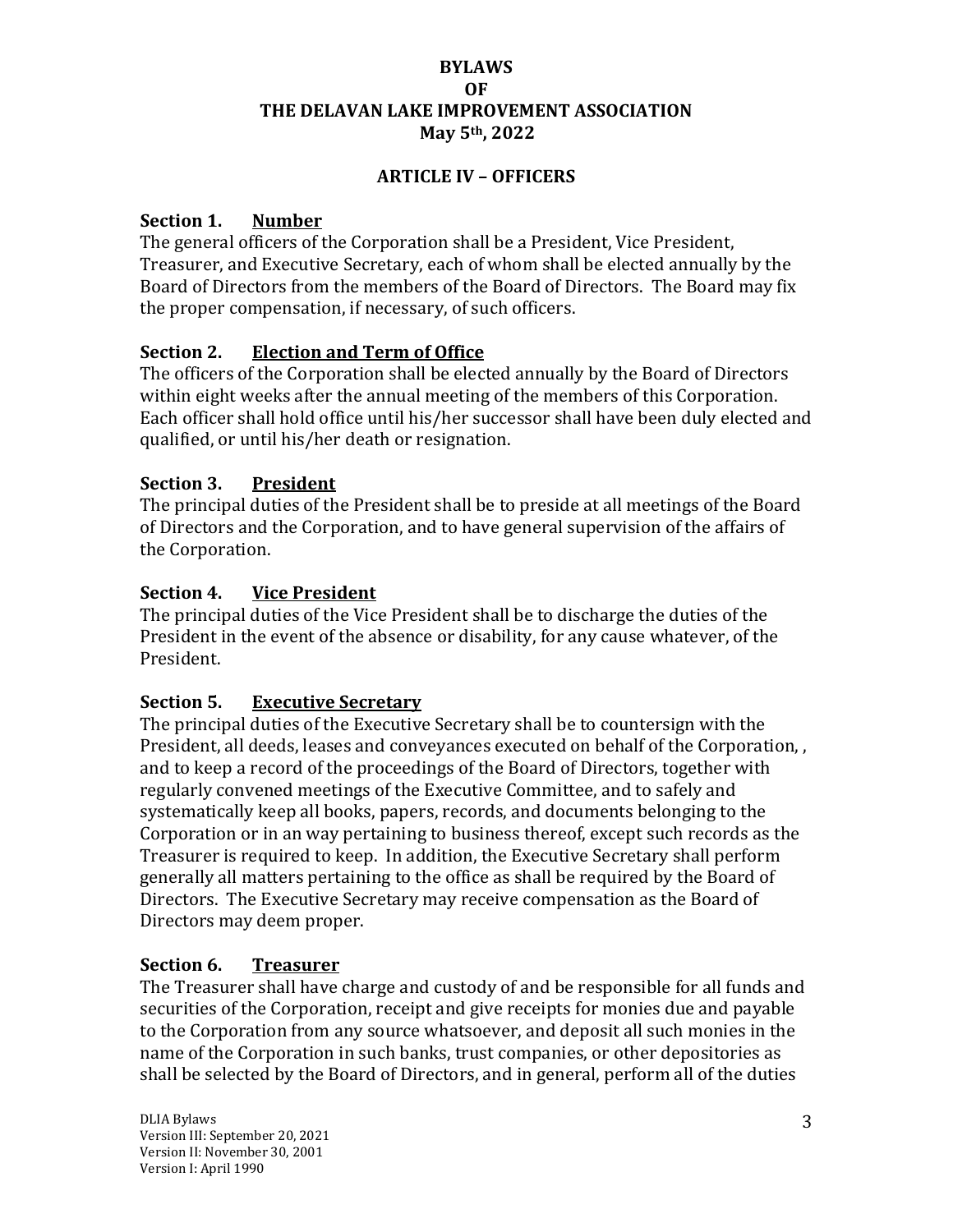#### **OF**

### **THE DELAVAN LAKE IMPROVEMENT ASSOCIATION May 5th, 2022**

incident to the office of Treasurer and such other duties as from time to time may be assigned by the President or by the Board of Directors. With the approval of the Board of Directors, the Treasurer may delegate a portion of the day-to-day duties, such as the collection of dues, and payment of authorized expenses of the Corporation to the Executive Secretary. If required by the Board of Directors, the Treasurer shall give a bond for the faithful discharge of his/her duties in such sum and with such surety or sureties as the Board of Directors shall determine.

# **ARTICLE V – COMMITTEES**

# **Section 1. Executive Committee**

The Executive Committee shall be comprised of the President, Vice President, the Executive Secretary, and the Treasurer. It shall meet at the call of the President, Vice President, or any two (2) members, and at regular times as it shall determine. The Executive Committee shall have all the powers of the Board of Directors to act between meetings of the Directors, provided that after each meeting of the Executive Committee, the President or Vice President shall report at the next Board meeting the action taken by the Executive Committee and summarize reports by committees. Three members of the Executive Committee shall constitute a quorum. The Executive Committee shall constitute the planning committee of the Board of Directors, and shall submit, within two months of the Annual Meeting, a statement of proposed objectives and goals of the Association for approval of the Board.

# **Section 2. Committees**

- a) Standing Committees: The nature and number of standing committees for the Corporation shall be determined annually by recommendation of the President, as approved by the Board of Directors. The members of the standing committees so approved shall be by appointment of the President.
- b) Special Committees: Special committees may be appointed by the President as necessary.

# **ARTICLE VI – FINANCIAL MANAGEMENT**

# **Section 1. Use of Monies**

- a) Monies derived from payment of dues and other fund-raising activities shall be used toward paying the salary of the Executive Secretary (if approved by the Board) and for other expenses of the Corporation as authorized by the Board of Directors.
- b) At the direction of the Board of Directors, monies derived from dues and other fund-raising activities shall be used to fund such programs as approved by the Board of Directors.

# **Section 2. Acts of Officers**

DLIA Bylaws Version III: September 20, 2021 Version II: November 30, 2001 Version I: April 1990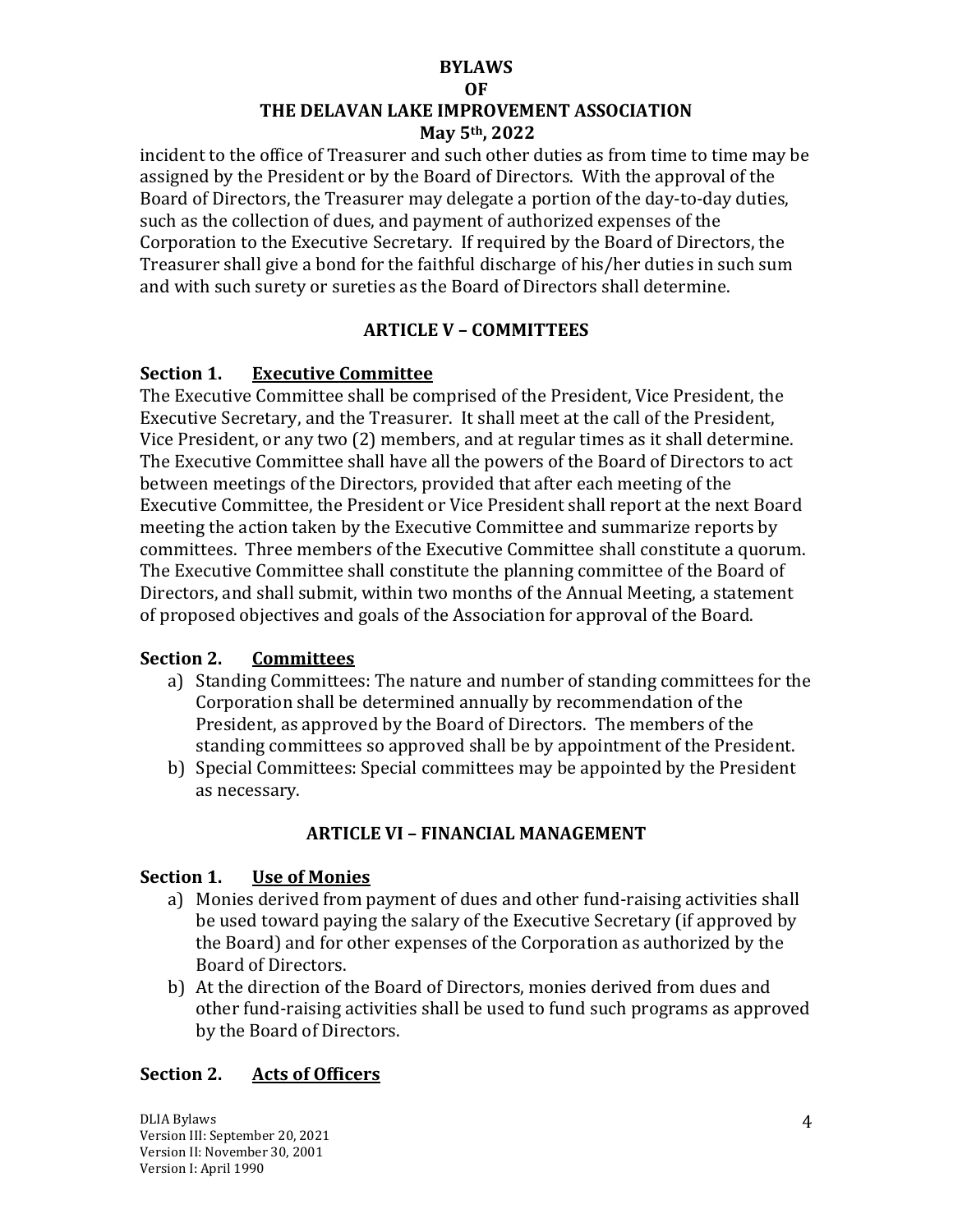#### **OF**

# **THE DELAVAN LAKE IMPROVEMENT ASSOCIATION**

### **May 5th, 2022**

The Corporation shall not enter into nor be bound by any contract or act of any officers, agent, or director, except as authorized by a resolution of the Board of Directors.

# **Section 3. Checks, Drafts, etc.**

All checks, drafts or other orders for the payment of money, notes, or other evidence of indebtedness issued in the name of the Corporation shall be signed by either the President, Treasurer or Executive Secretary for expenses approved by the Board of Directors.

### **ARTICLE VII – ORDER OF BUSINESS**

The order of business to be followed by the Corporation and by the Board of Directors shall be as follows:

- a) Call to Order
- b) Quorum Count
- c) Approval of Agenda
- d) Approval of minutes of previous meeting
- e) Communications
- f) Treasurer's Report
- g) Report of Standing Committees
- h) Reports of Special Committees
- i) Outreach
	- a. Lake Committee
	- b. DLSD
	- c. Other as noted
- j) Old Business
- k) New Business
- l) Invoice Approval
- m) Next Meeting Date
- n) Adjournment

# **ARTICLE VIII – ANNUAL MEETING**

There shall be an annual meeting of the members of this Association and this meeting shall be held on the Saturday before Labor Day of each year, or at such time and date within forty-five (45) days before and after said date, as may be fixed by the Board of Directors.

The principal business of the annual meeting shall be the election of Directors, ratification of the actions/goals of the Board of Directors for the coming year,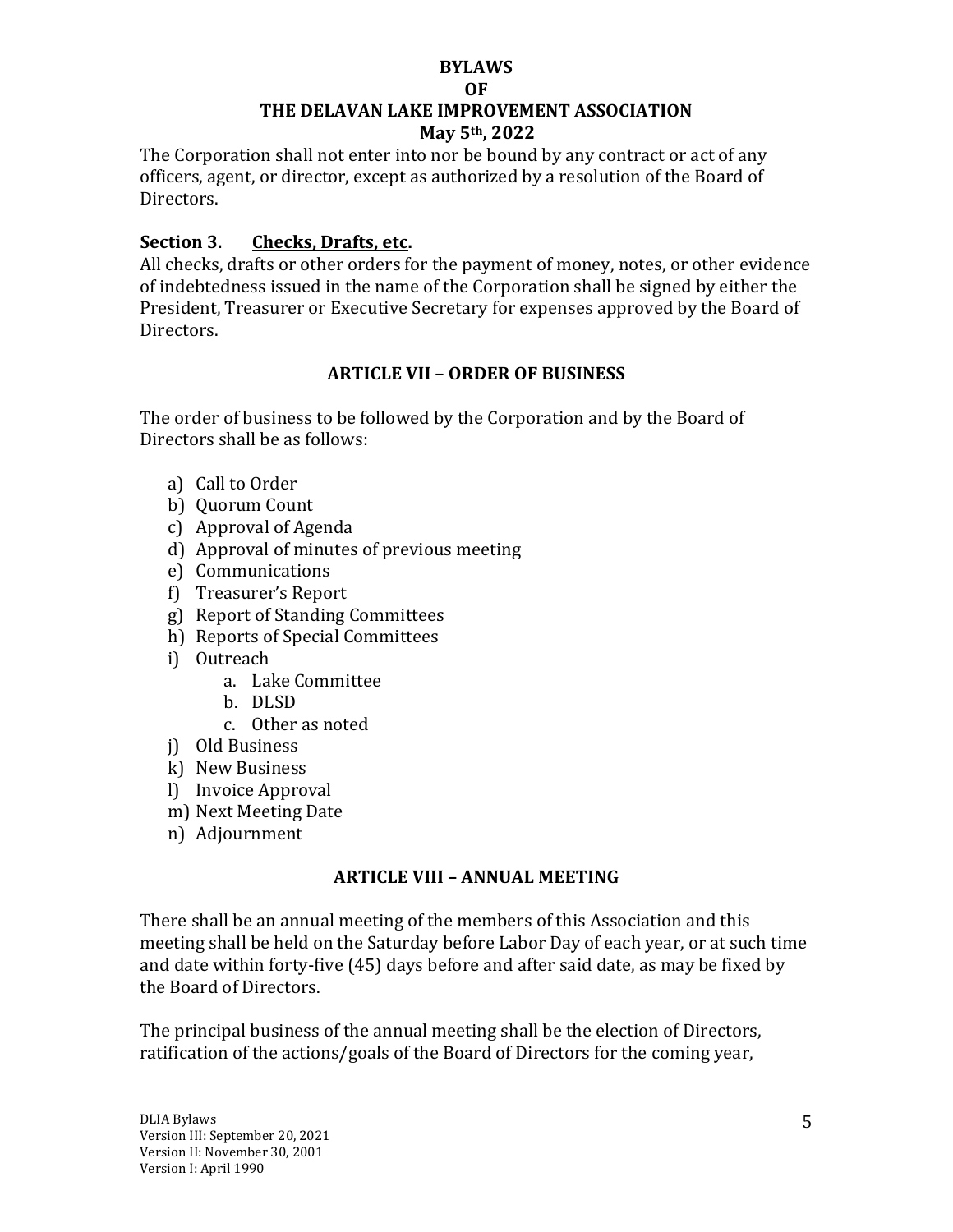#### **OF**

### **THE DELAVAN LAKE IMPROVEMENT ASSOCIATION**

#### **May 5th, 2022**

reports on the activities of the Association, and the transaction of such other business as may come before the meeting.

### **ARTICLE IX – AMENDMENTS**

The power to alter, amend, or repeal the Bylaws of the Association is vested in the Board of Directors. The Bylaws of the Association may be altered, amended or repealed only by a two-thirds majority vote of all the members of the Association's Board of Directors, whether present or not. Directors attending any meeting at which Bylaws are to be altered, amended, or repealed, may vote for absent Directors by proxy at any properly scheduled meeting of the Board of Directors.